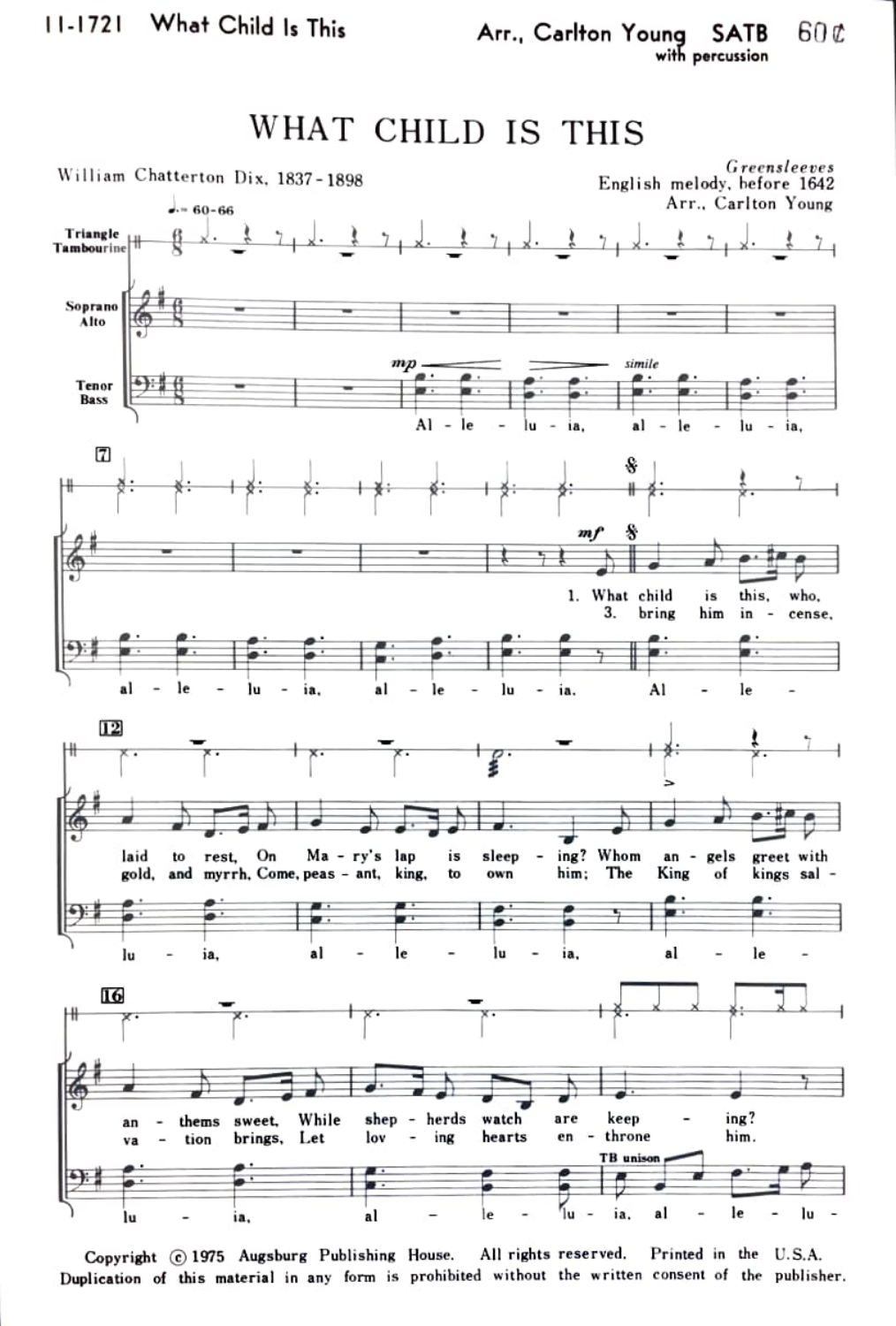

 $\,2$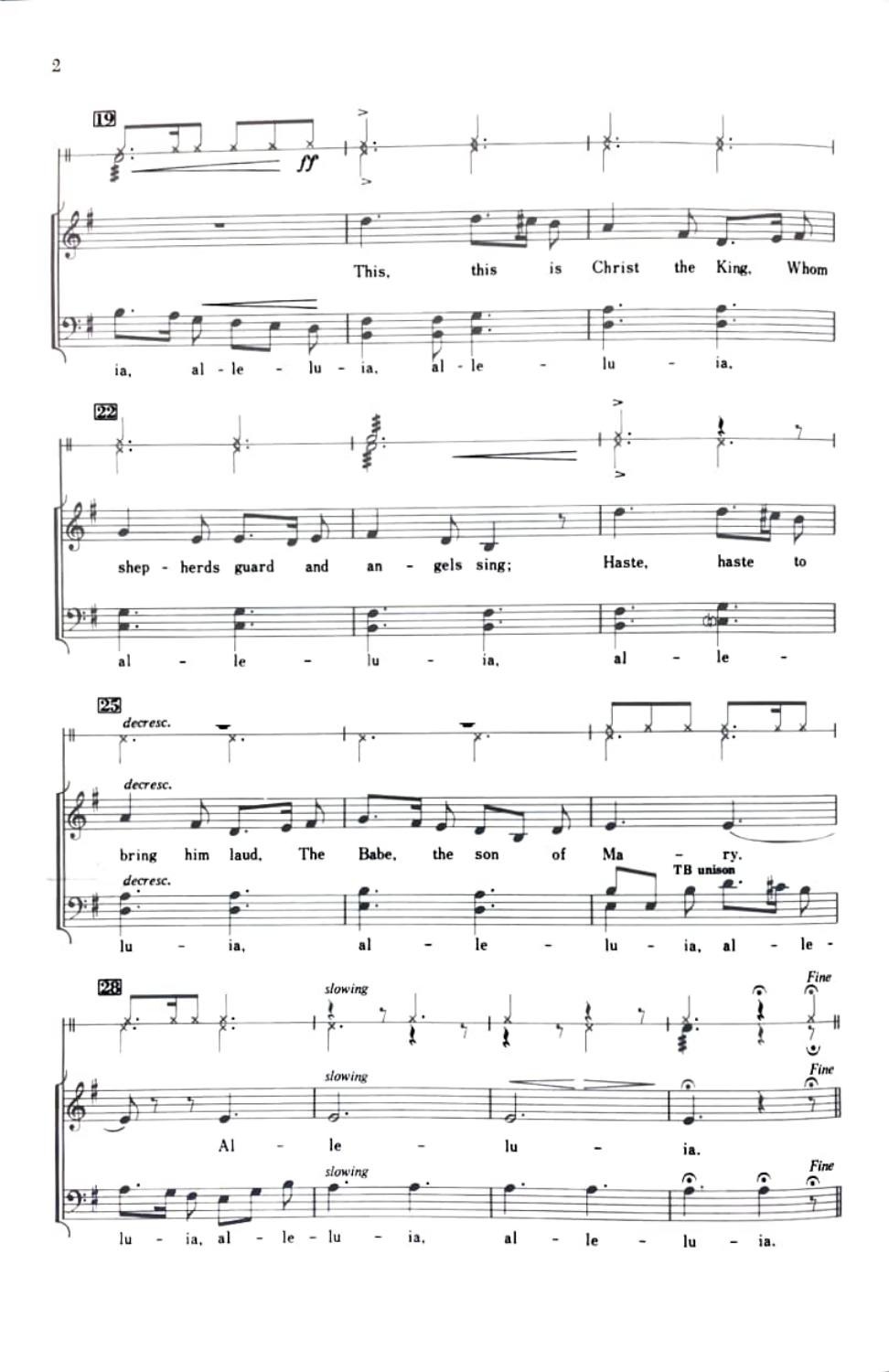

 $\tau_{\rm f}$ 

3